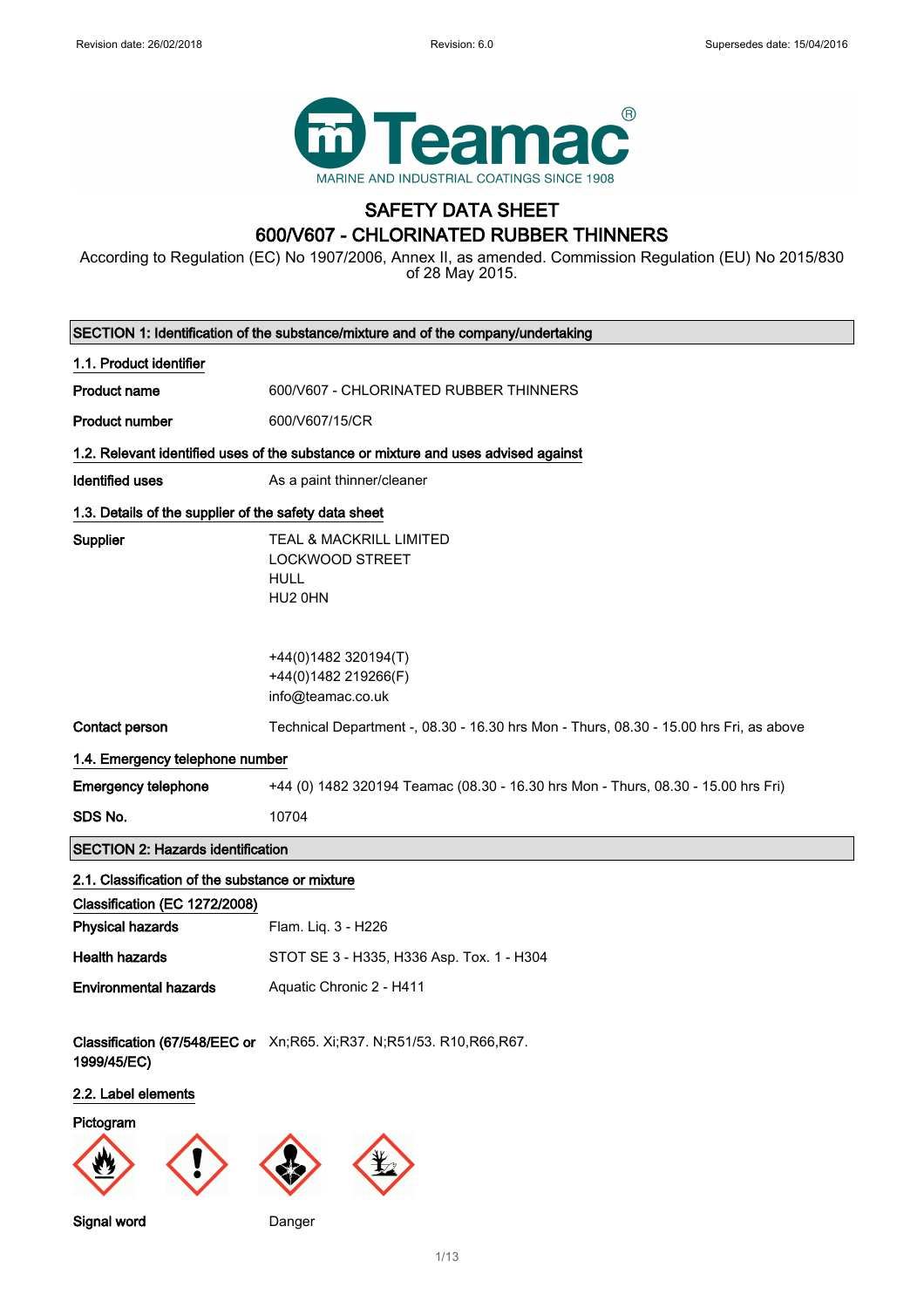| <b>Hazard statements</b>                  | H226 Flammable liquid and vapour.<br>H304 May be fatal if swallowed and enters airways.<br>H335 May cause respiratory irritation.<br>H336 May cause drowsiness or dizziness.<br>H411 Toxic to aquatic life with long lasting effects.                                                                                                                                                                                                                                                                                                                                                                             |
|-------------------------------------------|-------------------------------------------------------------------------------------------------------------------------------------------------------------------------------------------------------------------------------------------------------------------------------------------------------------------------------------------------------------------------------------------------------------------------------------------------------------------------------------------------------------------------------------------------------------------------------------------------------------------|
| <b>Precautionary statements</b>           | P <sub>102</sub> Keep out of reach of children.<br>P101 If medical advice is needed, have product container or label at hand.<br>P210 Keep away from heat, hot surfaces, sparks, open flames and other ignition sources. No<br>smoking.<br>P261 Avoid breathing vapour/ spray.<br>P271 Use only outdoors or in a well-ventilated area.<br>P280 Wear protective gloves/ protective clothing/ eye protection/ face protection.<br>P301+P310 IF SWALLOWED: Immediately call a POISON CENTER/ doctor.<br>P331 Do NOT induce vomiting.<br>P501 Dispose of contents/ container in accordance with national regulations. |
| Supplemental label<br>information         | EUH066 Repeated exposure may cause skin dryness or cracking.                                                                                                                                                                                                                                                                                                                                                                                                                                                                                                                                                      |
| Contains                                  | Hydrocarbons, C9, aromatics                                                                                                                                                                                                                                                                                                                                                                                                                                                                                                                                                                                       |
| Supplementary precautionary<br>statements | P403+P233 Store in a well-ventilated place. Keep container tightly closed.                                                                                                                                                                                                                                                                                                                                                                                                                                                                                                                                        |

## 2.3. Other hazards

This substance is not classified as PBT or vPvB according to current EU criteria.

## SECTION 3: Composition/information on ingredients

| 3.2. Mixtures               |                      |                                             |
|-----------------------------|----------------------|---------------------------------------------|
| Hydrocarbons, C9, aromatics |                      | 60-100%                                     |
| $CAS$ number: $-$           | EC number: 918-668-5 | REACH registration number: 01-              |
|                             |                      | 2119455851-35-xxxx                          |
| <b>Classification</b>       |                      | Classification (67/548/EEC or 1999/45/EC)   |
| Flam. Liq. 3 - H226         |                      | Xn; R65. Xi; R37. N; R51/53. R10, R66, R67. |
| STOT SE 3 - H335, H336      |                      |                                             |
| Asp. Tox. 1 - H304          |                      |                                             |
| Aquatic Chronic 2 - H411    |                      |                                             |

The Full Text for all R-Phrases and Hazard Statements are Displayed in Section 16.

## SECTION 4: First aid measures

## 4.1. Description of first aid measures

| General information | Get medical attention if any discomfort continues. Show this Safety Data Sheet to the medical<br>personnel.                                                                                                                                                                                                                                                                                                                                                                                     |
|---------------------|-------------------------------------------------------------------------------------------------------------------------------------------------------------------------------------------------------------------------------------------------------------------------------------------------------------------------------------------------------------------------------------------------------------------------------------------------------------------------------------------------|
| <b>Inhalation</b>   | Move affected person to fresh air and keep warm and at rest in a position comfortable for<br>breathing. Maintain an open airway. Loosen tight clothing such as collar, tie or belt.                                                                                                                                                                                                                                                                                                             |
| Ingestion           | Rinse mouth thoroughly with water. Remove any dentures. Give a few small glasses of water<br>or milk to drink. Stop if the affected person feels sick as vomiting may be dangerous. Do not<br>induce vomiting unless under the direction of medical personnel. If vomiting occurs, the head<br>should be kept low so that vomit does not enter the lungs. Never give anything by mouth to an<br>unconscious person. Maintain an open airway. Loosen tight clothing such as collar, tie or belt. |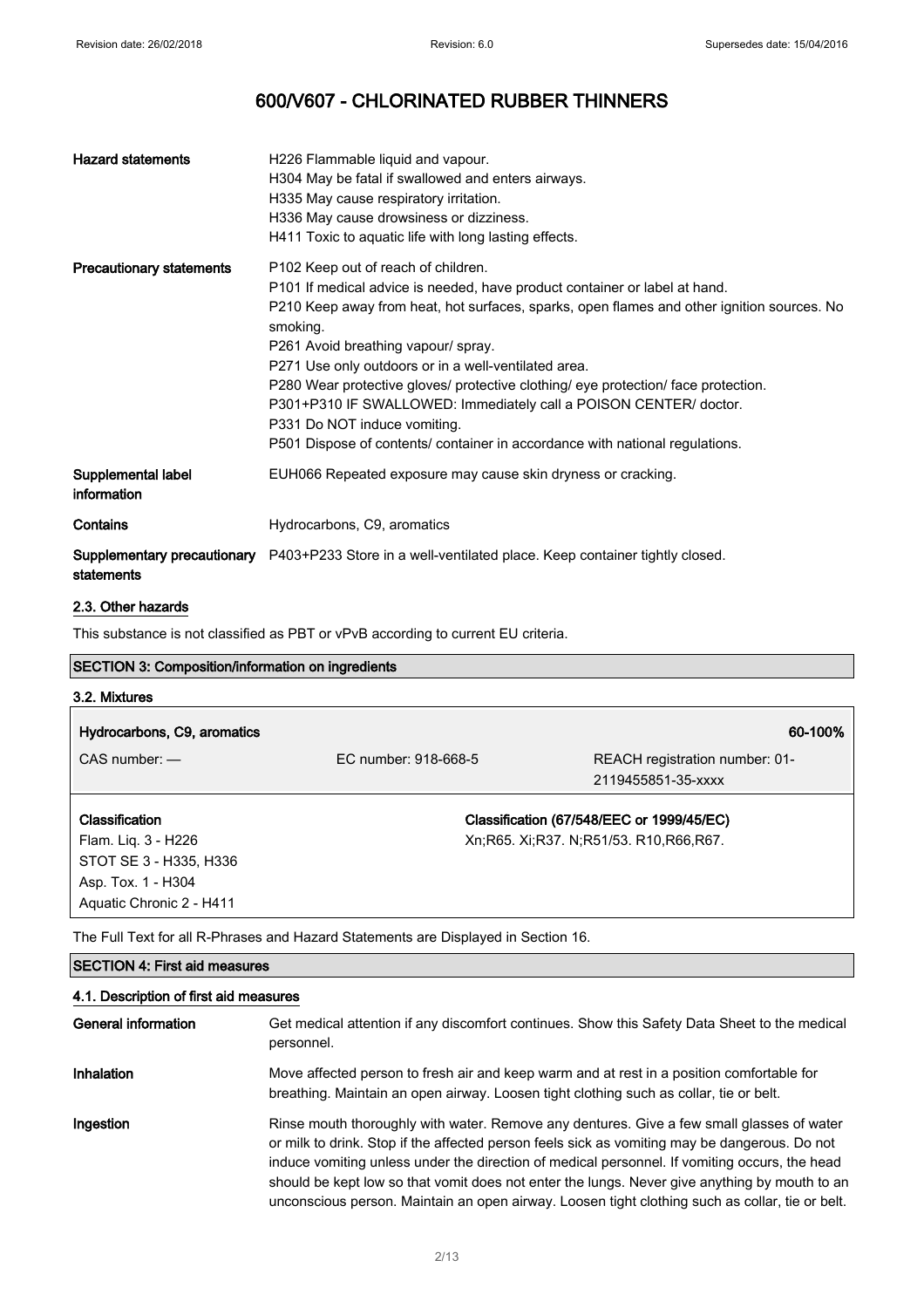| Skin contact                                                                    | Remove affected person from source of contamination. Rinse immediately with plenty of<br>water.                                                                                                                                                                                                                                                                                                                                                                                                                                                                                                                                                                                                              |  |  |
|---------------------------------------------------------------------------------|--------------------------------------------------------------------------------------------------------------------------------------------------------------------------------------------------------------------------------------------------------------------------------------------------------------------------------------------------------------------------------------------------------------------------------------------------------------------------------------------------------------------------------------------------------------------------------------------------------------------------------------------------------------------------------------------------------------|--|--|
| Eye contact                                                                     | Rinse immediately with plenty of water. Remove any contact lenses and open eyelids wide<br>apart. Continue to rinse for at least 10 minutes.                                                                                                                                                                                                                                                                                                                                                                                                                                                                                                                                                                 |  |  |
| Protection of first aiders                                                      | First aid personnel should wear appropriate protective equipment during any rescue.                                                                                                                                                                                                                                                                                                                                                                                                                                                                                                                                                                                                                          |  |  |
|                                                                                 | 4.2. Most important symptoms and effects, both acute and delayed                                                                                                                                                                                                                                                                                                                                                                                                                                                                                                                                                                                                                                             |  |  |
| <b>General information</b>                                                      | See Section 11 for additional information on health hazards. The severity of the symptoms<br>described will vary dependent on the concentration and the length of exposure.                                                                                                                                                                                                                                                                                                                                                                                                                                                                                                                                  |  |  |
| Inhalation                                                                      | Prolonged inhalation of high concentrations may damage respiratory system. During<br>application and drying, solvent vapours will be emitted. Vapours in high concentrations are<br>narcotic.                                                                                                                                                                                                                                                                                                                                                                                                                                                                                                                |  |  |
| Ingestion                                                                       | Gastrointestinal symptoms, including upset stomach. Fumes from the stomach contents may<br>be inhaled, resulting in the same symptoms as inhalation.                                                                                                                                                                                                                                                                                                                                                                                                                                                                                                                                                         |  |  |
| Skin contact                                                                    | Prolonged contact may cause dryness of the skin. Discoloration of the skin.                                                                                                                                                                                                                                                                                                                                                                                                                                                                                                                                                                                                                                  |  |  |
| Eye contact                                                                     | May cause temporary eye irritation.                                                                                                                                                                                                                                                                                                                                                                                                                                                                                                                                                                                                                                                                          |  |  |
| 4.3. Indication of any immediate medical attention and special treatment needed |                                                                                                                                                                                                                                                                                                                                                                                                                                                                                                                                                                                                                                                                                                              |  |  |
| Notes for the doctor                                                            | Treat symptomatically.                                                                                                                                                                                                                                                                                                                                                                                                                                                                                                                                                                                                                                                                                       |  |  |
| <b>Specific treatments</b>                                                      | No special treatment required.                                                                                                                                                                                                                                                                                                                                                                                                                                                                                                                                                                                                                                                                               |  |  |
| <b>SECTION 5: Firefighting measures</b>                                         |                                                                                                                                                                                                                                                                                                                                                                                                                                                                                                                                                                                                                                                                                                              |  |  |
| 5.1. Extinguishing media                                                        |                                                                                                                                                                                                                                                                                                                                                                                                                                                                                                                                                                                                                                                                                                              |  |  |
| Suitable extinguishing media                                                    | The product is flammable. Extinguish with alcohol-resistant foam, carbon dioxide, dry powder<br>or water fog. Use fire-extinguishing media suitable for the surrounding fire.                                                                                                                                                                                                                                                                                                                                                                                                                                                                                                                                |  |  |
| Unsuitable extinguishing<br>media                                               | Do not use water jet as an extinguisher, as this will spread the fire.                                                                                                                                                                                                                                                                                                                                                                                                                                                                                                                                                                                                                                       |  |  |
| 5.2. Special hazards arising from the substance or mixture                      |                                                                                                                                                                                                                                                                                                                                                                                                                                                                                                                                                                                                                                                                                                              |  |  |
| Specific hazards                                                                | Containers can burst violently or explode when heated, due to excessive pressure build-up.<br>Flammable liquid and vapour. Vapours may be ignited by a spark, a hot surface or an ember.<br>Vapours may form explosive mixtures with air. Fire-water run-off in sewers may create fire or<br>explosion hazard.                                                                                                                                                                                                                                                                                                                                                                                               |  |  |
| Hazardous combustion<br>products                                                | Thermal decomposition or combustion products may include the following substances:<br>Harmful gases or vapours.                                                                                                                                                                                                                                                                                                                                                                                                                                                                                                                                                                                              |  |  |
| 5.3. Advice for firefighters                                                    |                                                                                                                                                                                                                                                                                                                                                                                                                                                                                                                                                                                                                                                                                                              |  |  |
| Protective actions during<br>firefighting                                       | Avoid breathing fire gases or vapours. Evacuate area. Keep upwind to avoid inhalation of<br>gases, vapours, fumes and smoke. Ventilate closed spaces before entering them. Cool<br>containers exposed to heat with water spray and remove them from the fire area if it can be<br>done without risk. Cool containers exposed to flames with water until well after the fire is out.<br>If a leak or spill has not ignited, use water spray to disperse vapours and protect men stopping<br>the leak. Avoid discharge to the aquatic environment. Control run-off water by containing and<br>keeping it out of sewers and watercourses. If risk of water pollution occurs, notify appropriate<br>authorities. |  |  |
| Special protective equipment<br>for firefighters                                | Wear positive-pressure self-contained breathing apparatus (SCBA) and appropriate protective<br>clothing. Firefighter's clothing conforming to European standard EN469 (including helmets,<br>protective boots and gloves) will provide a basic level of protection for chemical incidents.                                                                                                                                                                                                                                                                                                                                                                                                                   |  |  |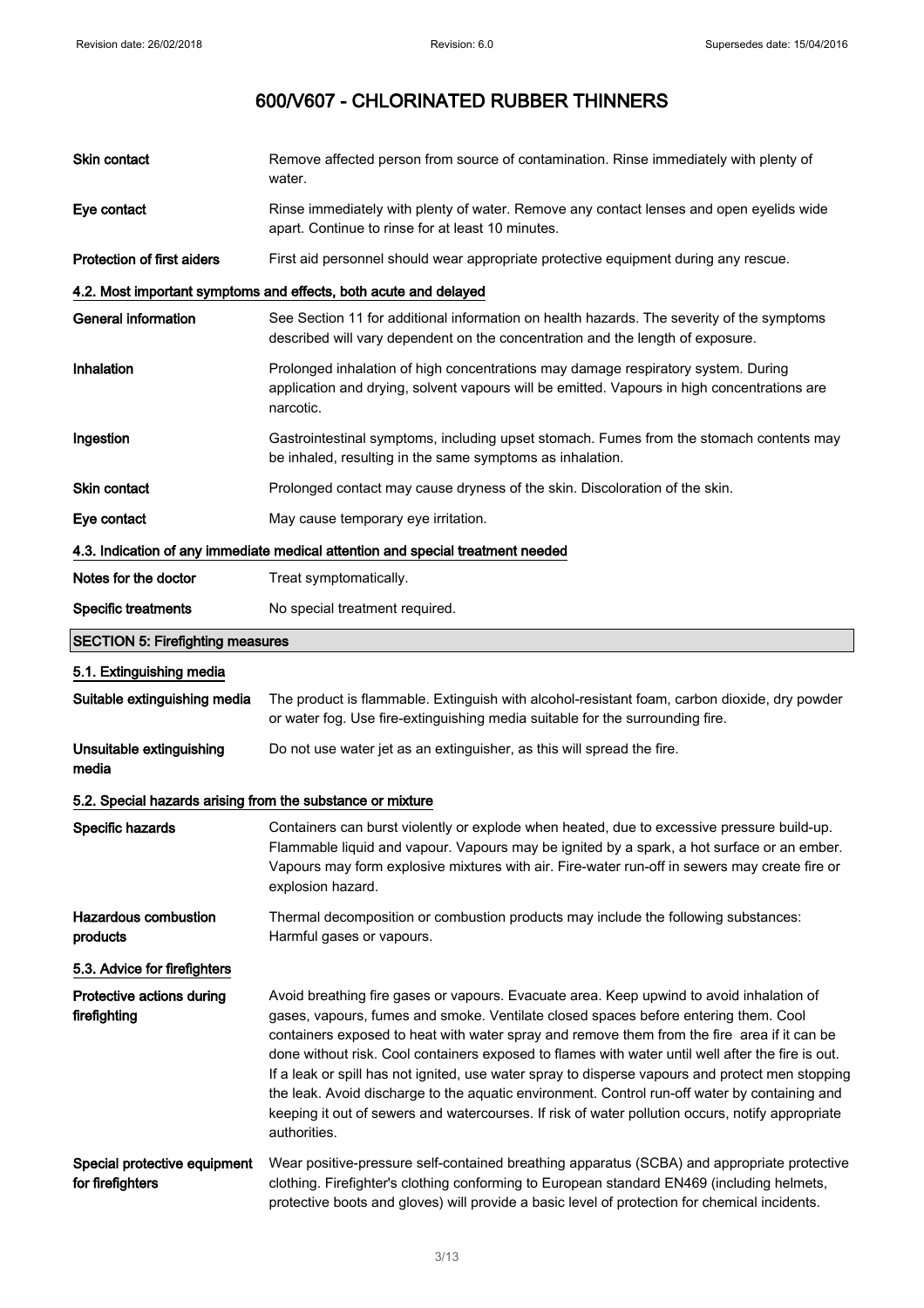### SECTION 6: Accidental release measures

### 6.1. Personal precautions, protective equipment and emergency procedures

Personal precautions No action shall be taken without appropriate training or involving any personal risk. Keep unnecessary and unprotected personnel away from the spillage. Wear protective clothing as described in Section 8 of this safety data sheet. Follow precautions for safe handling described in this safety data sheet. Wash thoroughly after dealing with a spillage. Provide adequate ventilation.

### 6.2. Environmental precautions

Environmental precautions Avoid discharge to the aquatic environment.

### 6.3. Methods and material for containment and cleaning up

Methods for cleaning up Wear protective clothing as described in Section 8 of this safety data sheet. Clear up spills immediately and dispose of waste safely. Reuse or recycle products wherever possible. Absorb spillage to prevent material damage. Flush contaminated area with plenty of water. Wash thoroughly after dealing with a spillage. Dispose of contents/container in accordance with national regulations.

## 6.4. Reference to other sections

Reference to other sections For personal protection, see Section 8. For waste disposal, see Section 13.

## SECTION 7: Handling and storage 7.1. Precautions for safe handling

| Usage precautions                                       | Read and follow manufacturer's recommendations. Wear protective clothing as described in<br>Section 8 of this safety data sheet. Keep away from food, drink and animal feeding stuffs.<br>Handle all packages and containers carefully to minimise spills. Keep container tightly sealed<br>when not in use. Avoid the formation of mists. |
|---------------------------------------------------------|--------------------------------------------------------------------------------------------------------------------------------------------------------------------------------------------------------------------------------------------------------------------------------------------------------------------------------------------|
| Advice on general<br>occupational hygiene               | Wash promptly if skin becomes contaminated. Take off contaminated clothing. Wash<br>contaminated clothing before reuse. Do not eat, drink or smoke when using this product.<br>Wash at the end of each work shift and before eating, smoking and using the toilet. Change<br>work clothing daily before leaving workplace.                 |
|                                                         | 7.2. Conditions for safe storage, including any incompatibilities                                                                                                                                                                                                                                                                          |
| Storage precautions                                     | Store away from incompatible materials (see Section 10). No specific recommendations.                                                                                                                                                                                                                                                      |
| Storage class                                           | Unspecified storage.                                                                                                                                                                                                                                                                                                                       |
| 7.3. Specific end use(s)                                |                                                                                                                                                                                                                                                                                                                                            |
| Specific end use(s)                                     | The identified uses for this product are detailed in Section 1.2.                                                                                                                                                                                                                                                                          |
| Usage description                                       | Take precautionary measures against static discharges.                                                                                                                                                                                                                                                                                     |
| <b>SECTION 8: Exposure Controls/personal protection</b> |                                                                                                                                                                                                                                                                                                                                            |

### 8.1. Control parameters

## Occupational exposure limits

## Hydrocarbons, C9, aromatics

Long-term exposure limit (8-hour TWA): WEL 19 ppm 100 mg/m<sup>3</sup> vapour WEL = Workplace Exposure Limit

## Hydrocarbons, C9, aromatics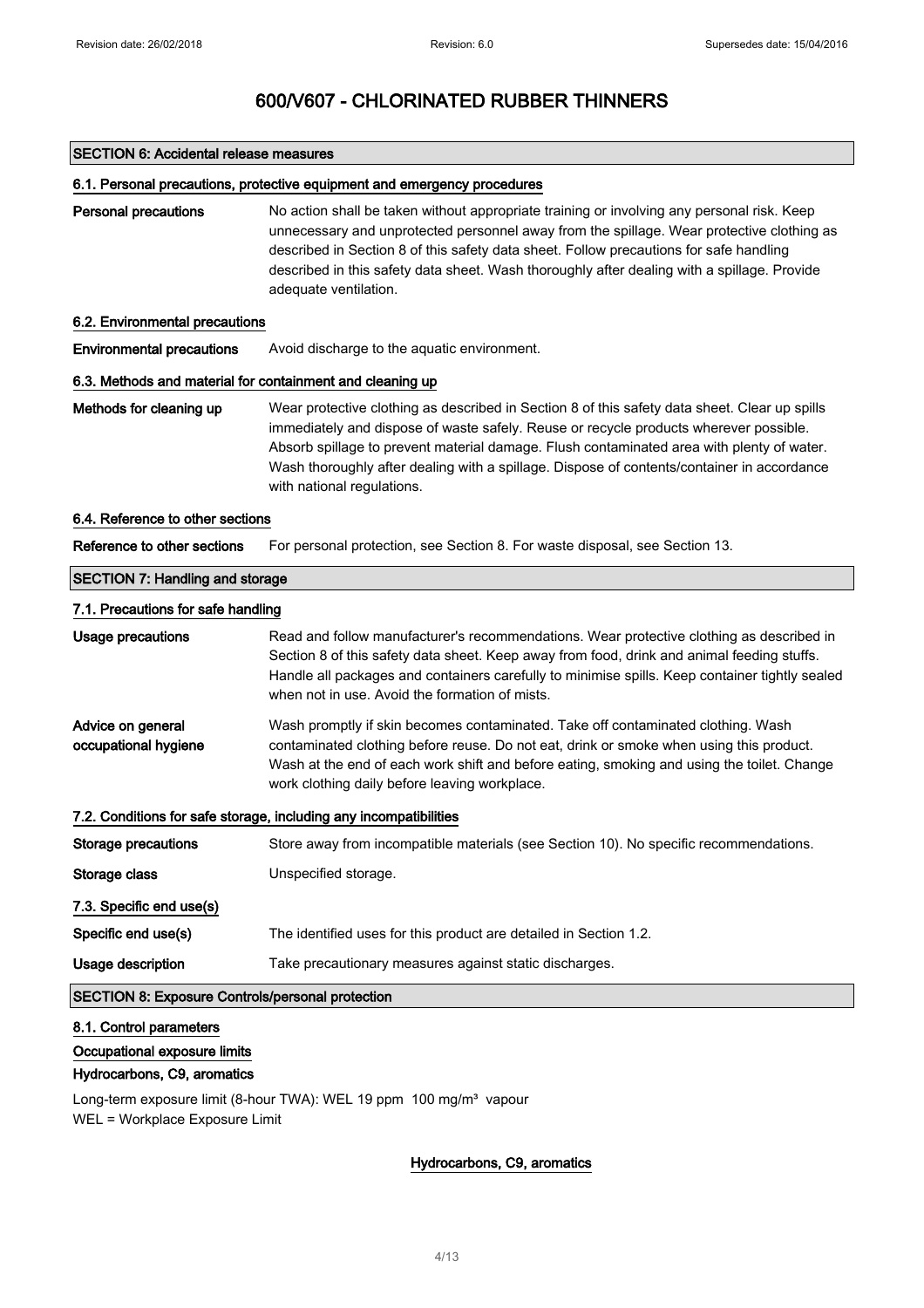| <b>DNEL</b>                         | Consumer - Oral; Long term systemic effects: 11 mg/kg/day<br>Consumer - Dermal; Long term systemic effects: 11 mg/kg/day<br>Consumer - Inhalation; Long term systemic effects: 32 mg/m <sup>3</sup><br>Industry - Dermal; Long term systemic effects: 25 mg/kg/day<br>Industry - Inhalation; Long term systemic effects: 150 mg/m <sup>3</sup>                                                                                                                                                                                                                                                                                                                                                                                                                                                                                                                                           |
|-------------------------------------|------------------------------------------------------------------------------------------------------------------------------------------------------------------------------------------------------------------------------------------------------------------------------------------------------------------------------------------------------------------------------------------------------------------------------------------------------------------------------------------------------------------------------------------------------------------------------------------------------------------------------------------------------------------------------------------------------------------------------------------------------------------------------------------------------------------------------------------------------------------------------------------|
| <b>PNEC</b>                         | No PNEC available. Substance is a hydrocarbon UVCB. Standard tests for this<br>endpoint are intended for single substances and are not appropriate for the risk<br>assessment of this complex substance.                                                                                                                                                                                                                                                                                                                                                                                                                                                                                                                                                                                                                                                                                 |
| 8.2. Exposure controls              |                                                                                                                                                                                                                                                                                                                                                                                                                                                                                                                                                                                                                                                                                                                                                                                                                                                                                          |
| Protective equipment                |                                                                                                                                                                                                                                                                                                                                                                                                                                                                                                                                                                                                                                                                                                                                                                                                                                                                                          |
| Appropriate engineering<br>controls | Provide adequate ventilation. Good general ventilation should be adequate to control worker<br>exposure to airborne contaminants.                                                                                                                                                                                                                                                                                                                                                                                                                                                                                                                                                                                                                                                                                                                                                        |
| Eye/face protection                 | Chemical splash goggles.                                                                                                                                                                                                                                                                                                                                                                                                                                                                                                                                                                                                                                                                                                                                                                                                                                                                 |
| Hand protection                     | To protect hands from chemicals, gloves should comply with European Standards EN388 and<br>374. As a general principle, exposure should be managed by means other than the provision<br>of protective gloves. It is recommended that gloves are made of the following material:<br>Polyvinyl alcohol (PVA). Thickness: 0.2 - 0.3 mm or Polyethylene. Thickness: > 0.062 mm<br>Permeation breakthrough time according to EN374 - class: (1-6) e.g. minimum 480 mins.<br>Caution: The performance of gloves under actual working conditions can be significantly<br>affected by many factors and the information provided according to EN374 may not accord<br>with what is achieved in practice. We recommend that expert professional advice is sought<br>that takes into account of the work processes and working environment applicable for each<br>task where gloves are to be worn. |
| Other skin and body<br>protection   | Wear suitable protective clothing as protection against splashing or contamination.                                                                                                                                                                                                                                                                                                                                                                                                                                                                                                                                                                                                                                                                                                                                                                                                      |
| Hygiene measures                    | Wash at the end of each work shift and before eating, smoking and using the toilet. Wash<br>promptly with soap and water if skin becomes contaminated. Do not smoke in work area.                                                                                                                                                                                                                                                                                                                                                                                                                                                                                                                                                                                                                                                                                                        |
| <b>Respiratory protection</b>       | In case of inadequate ventilation or risk of inhalation of vapours, use suitable respiratory<br>equipment with combination filter (type A2/P3).                                                                                                                                                                                                                                                                                                                                                                                                                                                                                                                                                                                                                                                                                                                                          |

## SECTION 9: Physical and Chemical Properties

## 9.1. Information on basic physical and chemical properties

| Appearance                      | Clear liquid.              |
|---------------------------------|----------------------------|
| Colour                          | Colourless.                |
| Odour                           | Organic solvents.          |
| Odour threshold                 | Not available.             |
| рH                              | Not applicable.            |
| Melting point                   | Not applicable.            |
| Initial boiling point and range | 140 - 200°C @ 760 mm Hg    |
| Flash point                     | 43°C Closed cup.           |
| <b>Evaporation rate</b>         | $0.16$ (butyl acetate = 1) |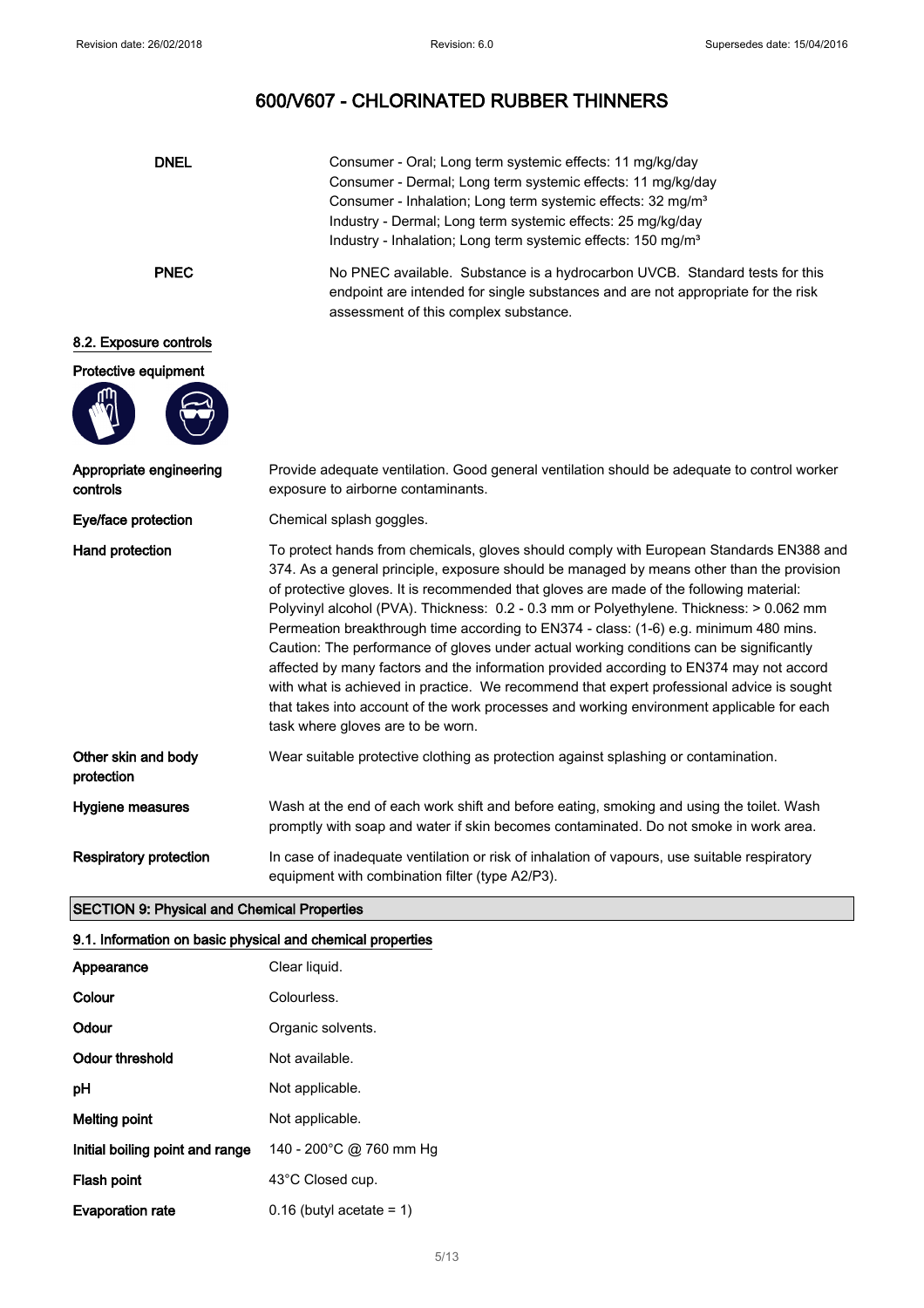| Upper/lower flammability or<br>explosive limits         | Lower flammable/explosive limit: 0.7 g/100 g Upper flammable/explosive limit: 7.0 g/100 g                                                                               |
|---------------------------------------------------------|-------------------------------------------------------------------------------------------------------------------------------------------------------------------------|
| Vapour pressure                                         | 0.29 kPa @ °C                                                                                                                                                           |
| Vapour density                                          | ~1.2                                                                                                                                                                    |
| <b>Relative density</b>                                 | 0.882 @ 15°C                                                                                                                                                            |
| <b>Bulk density</b>                                     | 882 kg/m <sup>3</sup>                                                                                                                                                   |
| Solubility(ies)                                         | Immiscible with water Miscible with the following materials: Organic solvents.                                                                                          |
| Auto-ignition temperature                               | 450°C                                                                                                                                                                   |
| <b>Viscosity</b>                                        | <30 seconds 3mm ISO cup s @ 25°C                                                                                                                                        |
| 9.2. Other information                                  |                                                                                                                                                                         |
| Molecular weight                                        | 122                                                                                                                                                                     |
| <b>Volatility</b>                                       | 100 Scientifically unjustified.                                                                                                                                         |
| Volatile organic compound                               | This product contains a maximum VOC content of 880 g/litre.                                                                                                             |
| <b>SECTION 10: Stability and reactivity</b>             |                                                                                                                                                                         |
| 10.1. Reactivity                                        |                                                                                                                                                                         |
| Reactivity                                              | See the other subsections of this section for further details.                                                                                                          |
| 10.2. Chemical stability                                |                                                                                                                                                                         |
| <b>Stability</b>                                        | Stable at normal ambient temperatures and when used as recommended. Stable under the<br>prescribed storage conditions.                                                  |
| 10.3. Possibility of hazardous reactions                |                                                                                                                                                                         |
| Possibility of hazardous<br>reactions                   | No potentially hazardous reactions known.                                                                                                                               |
| 10.4. Conditions to avoid                               |                                                                                                                                                                         |
| <b>Conditions to avoid</b>                              | Avoid heat. Containers can burst violently or explode when heated, due to excessive pressure                                                                            |
|                                                         | build-up.                                                                                                                                                               |
| 10.5. Incompatible materials                            |                                                                                                                                                                         |
| <b>Materials to avoid</b>                               | No specific material or group of materials is likely to react with the product to produce a<br>hazardous situation.                                                     |
| 10.6. Hazardous decomposition products                  |                                                                                                                                                                         |
| Hazardous decomposition<br>products                     | Does not decompose when used and stored as recommended. Thermal decomposition or<br>combustion products may include the following substances: Harmful gases or vapours. |
| <b>SECTION 11: Toxicological information</b>            |                                                                                                                                                                         |
| 11.1. Information on toxicological effects              |                                                                                                                                                                         |
| <b>Toxicological effects</b>                            | Not regarded as a health hazard under current legislation.                                                                                                              |
| Acute toxicity - oral<br>Notes (oral LD <sub>50</sub> ) | Based on available data the classification criteria are not met.                                                                                                        |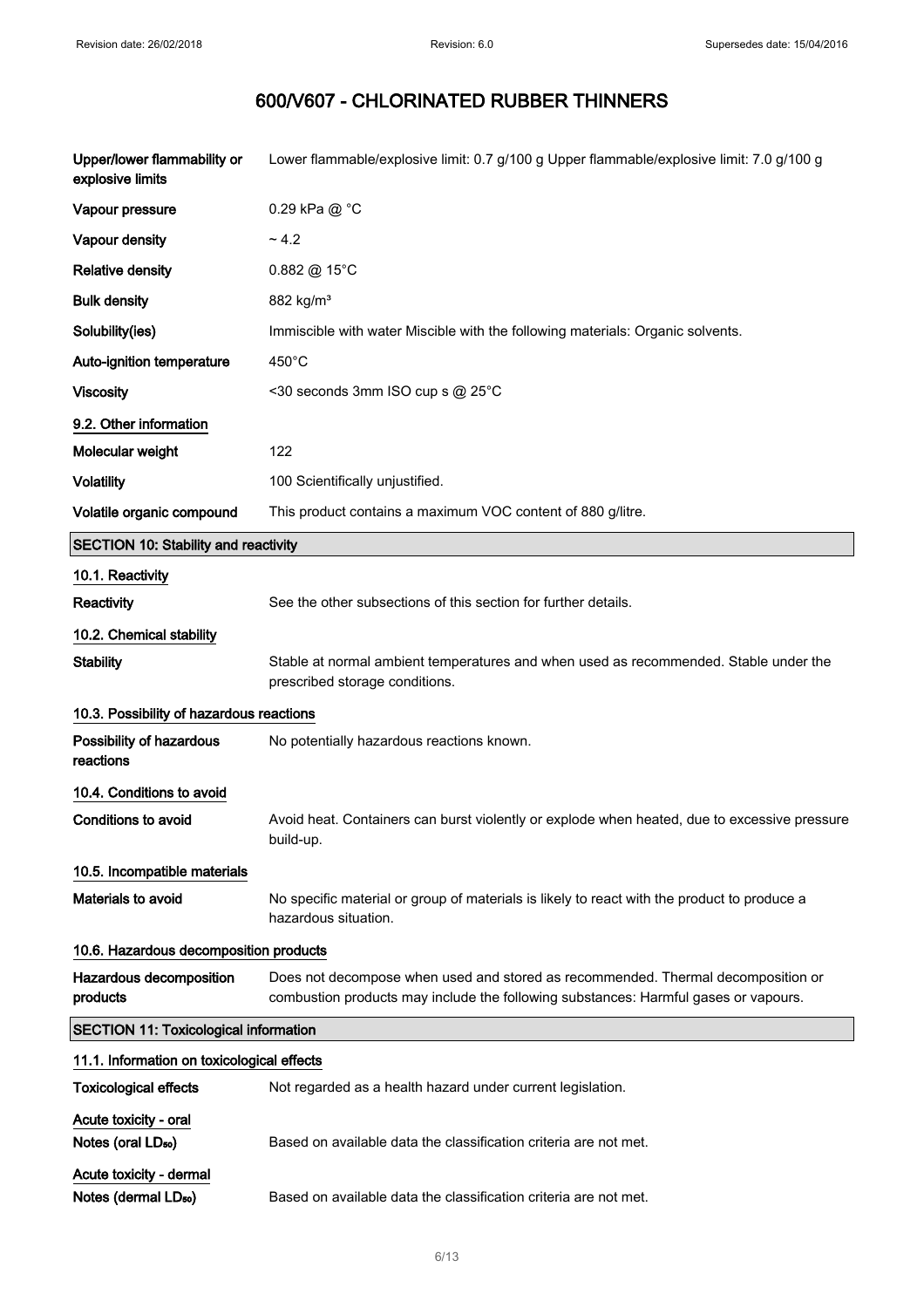| Acute toxicity - inhalation<br>Notes (inhalation LC <sub>50</sub> ) | Based on available data the classification criteria are not met.                                                                                                                                                                                                                                                                                         |
|---------------------------------------------------------------------|----------------------------------------------------------------------------------------------------------------------------------------------------------------------------------------------------------------------------------------------------------------------------------------------------------------------------------------------------------|
| Skin corrosion/irritation<br>Animal data                            | Based on available data the classification criteria are not met.                                                                                                                                                                                                                                                                                         |
| Serious eye damage/irritation                                       |                                                                                                                                                                                                                                                                                                                                                          |
| Serious eye damage/irritation                                       | Based on available data the classification criteria are not met.                                                                                                                                                                                                                                                                                         |
| <b>Respiratory sensitisation</b><br>Respiratory sensitisation       | Based on available data the classification criteria are not met.                                                                                                                                                                                                                                                                                         |
| <b>Skin sensitisation</b><br><b>Skin sensitisation</b>              | Based on available data the classification criteria are not met.                                                                                                                                                                                                                                                                                         |
| Germ cell mutagenicity<br>Genotoxicity - in vitro                   | Based on available data the classification criteria are not met.                                                                                                                                                                                                                                                                                         |
| Carcinogenicity<br>Carcinogenicity                                  | Based on available data the classification criteria are not met.                                                                                                                                                                                                                                                                                         |
| <b>IARC</b> carcinogenicity                                         | None of the ingredients are listed or exempt.                                                                                                                                                                                                                                                                                                            |
| Reproductive toxicity<br>Reproductive toxicity - fertility          | Based on available data the classification criteria are not met.                                                                                                                                                                                                                                                                                         |
| Reproductive toxicity -<br>development                              | Based on available data the classification criteria are not met.                                                                                                                                                                                                                                                                                         |
| Specific target organ toxicity - single exposure                    |                                                                                                                                                                                                                                                                                                                                                          |
| STOT - single exposure                                              | STOT SE 3 - H335, H336 May cause respiratory irritation. May cause drowsiness or<br>dizziness.                                                                                                                                                                                                                                                           |
| <b>Target organs</b>                                                | Respiratory system, lungs Central nervous system                                                                                                                                                                                                                                                                                                         |
| Specific target organ toxicity - repeated exposure                  |                                                                                                                                                                                                                                                                                                                                                          |
| STOT - repeated exposure                                            | Not classified as a specific target organ toxicant after repeated exposure.                                                                                                                                                                                                                                                                              |
| <b>Aspiration hazard</b><br>Aspiration hazard                       | Asp. Tox. 1 - H304 May be fatal if swallowed and enters airways. Pneumonia may be the<br>result if vomited material containing solvents reaches the lungs.                                                                                                                                                                                               |
| <b>General information</b>                                          | The severity of the symptoms described will vary dependent on the concentration and the<br>length of exposure.                                                                                                                                                                                                                                           |
| Inhalation                                                          | A single exposure may cause the following adverse effects: Irritation of nose, throat and<br>airway. Difficulty in breathing. Coughing. Vapours may cause headache, fatigue, dizziness<br>and nausea. Central nervous system depression. During application and drying, solvent<br>vapours will be emitted. Vapours in high concentrations are narcotic. |
| Ingestion                                                           | Gastrointestinal symptoms, including upset stomach. Fumes from the stomach contents may<br>be inhaled, resulting in the same symptoms as inhalation. Aspiration hazard if swallowed.<br>Entry into the lungs following ingestion or vomiting may cause chemical pneumonitis.                                                                             |
| Skin contact                                                        | Prolonged contact may cause dryness of the skin. Discoloration of the skin.                                                                                                                                                                                                                                                                              |
| Eye contact                                                         | May cause temporary eye irritation.                                                                                                                                                                                                                                                                                                                      |
| Route of exposure                                                   | Ingestion Inhalation Skin and/or eye contact                                                                                                                                                                                                                                                                                                             |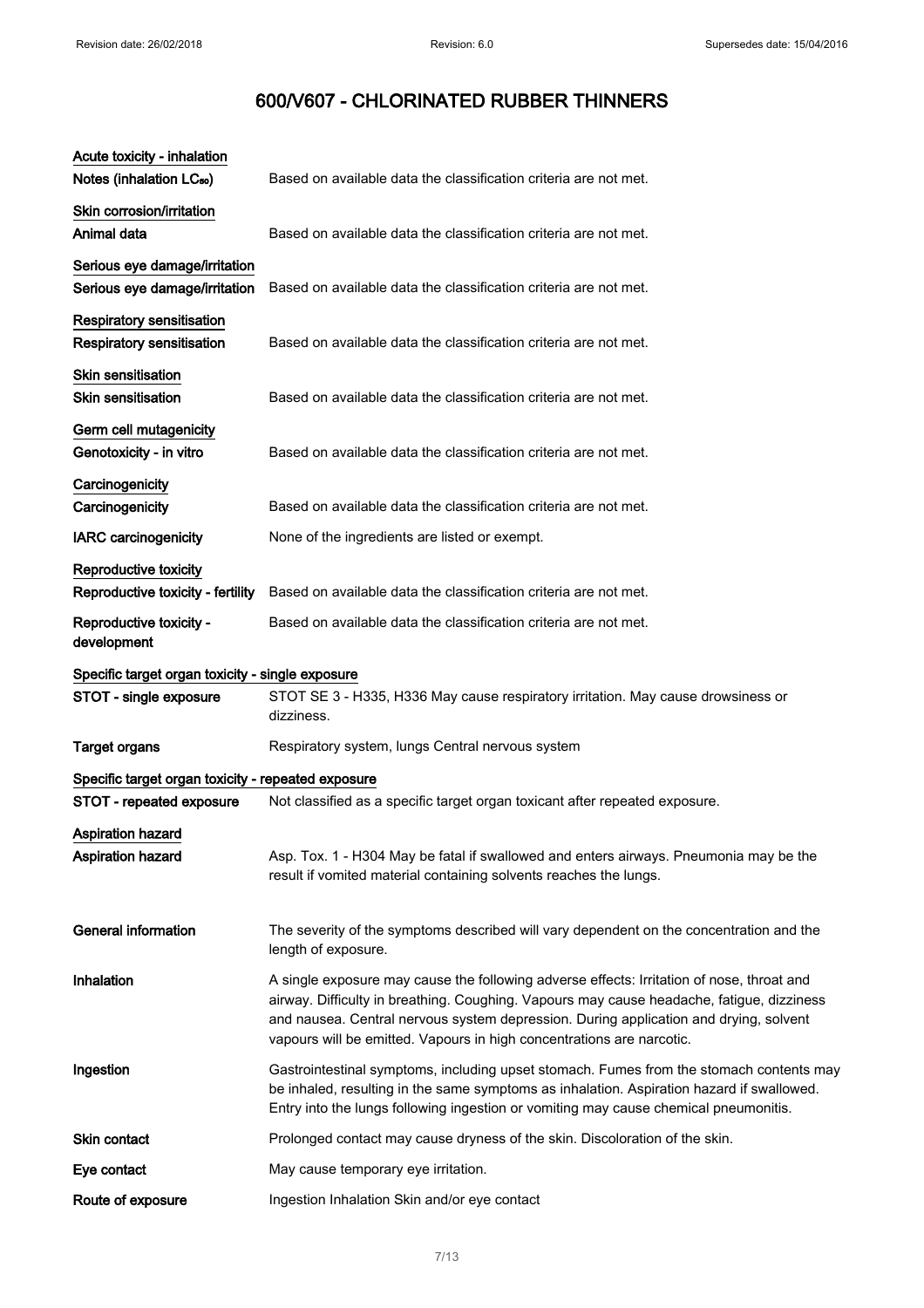Target organs Central nervous system Respiratory system, lungs

Toxicological information

## Toxicological information on ingredients.

|                                                              | Hydrocarbons, C9, aromatics                                      |
|--------------------------------------------------------------|------------------------------------------------------------------|
| Acute toxicity - oral                                        |                                                                  |
| Acute toxicity oral (LD <sub>50</sub><br>mg/kg)              | 3,492.0                                                          |
| <b>Species</b>                                               | Rat                                                              |
| Notes (oral LD <sub>50</sub> )                               | Based on available data the classification criteria are not met. |
| ATE oral (mg/kg)                                             | 3,492.0                                                          |
| Acute toxicity - dermal                                      |                                                                  |
| Acute toxicity dermal (LD <sub>50</sub> 3,160.0<br>mg/kg)    |                                                                  |
| <b>Species</b>                                               | Rabbit                                                           |
| Notes (dermal LD <sub>50</sub> )                             | Based on available data the classification criteria are not met. |
| ATE dermal (mg/kg)                                           | 3,160.0                                                          |
| Acute toxicity - inhalation                                  |                                                                  |
| Acute toxicity inhalation<br>(LC <sub>so</sub> vapours mg/l) | 6,193.0                                                          |
| <b>Species</b>                                               | Rat                                                              |
| Notes (inhalation LC <sub>50</sub> )                         | Based on available data the classification criteria are not met. |
| <b>ATE inhalation (vapours</b><br>mg/l)                      | 6,193.0                                                          |
| Skin corrosion/irritation                                    |                                                                  |
| Animal data                                                  | Repeated exposure may cause skin dryness or cracking.            |
| Serious eye damage/irritation                                |                                                                  |
| Serious eye<br>damage/irritation                             | Based on available data the classification criteria are not met. |
| <b>Respiratory sensitisation</b>                             |                                                                  |
| <b>Respiratory sensitisation</b>                             | Based on available data the classification criteria are not met. |
| <b>Skin sensitisation</b>                                    |                                                                  |
| Skin sensitisation                                           | Based on available data the classification criteria are not met. |
| Germ cell mutagenicity                                       |                                                                  |
| Genotoxicity - in vitro                                      | Based on available data the classification criteria are not met. |
| Carcinogenicity                                              |                                                                  |
| Carcinogenicity                                              | Based on available data the classification criteria are not met. |
| <b>IARC carcinogenicity</b>                                  | None of the ingredients are listed or exempt.                    |
| Reproductive toxicity                                        |                                                                  |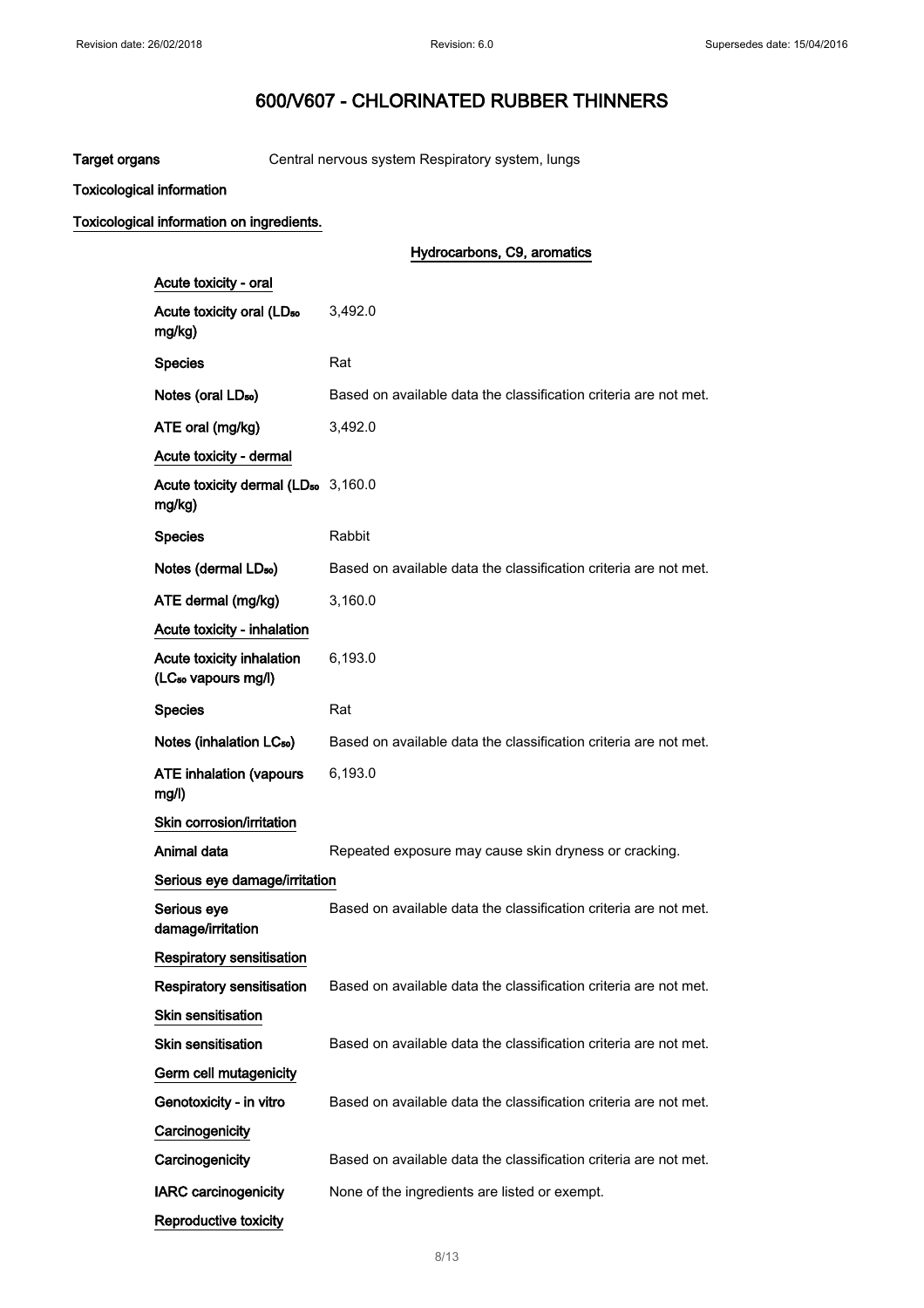|                                        | Reproductive toxicity -<br>fertility             | Based on available data the classification criteria are not met.                                                                                                                                                                                                                                                                                            |  |
|----------------------------------------|--------------------------------------------------|-------------------------------------------------------------------------------------------------------------------------------------------------------------------------------------------------------------------------------------------------------------------------------------------------------------------------------------------------------------|--|
|                                        | Reproductive toxicity -<br>development           | Based on available data the classification criteria are not met.                                                                                                                                                                                                                                                                                            |  |
|                                        | Specific target organ toxicity - single exposure |                                                                                                                                                                                                                                                                                                                                                             |  |
|                                        | STOT - single exposure                           | STOT SE 3 - H335, H336 May cause respiratory irritation. May cause drowsiness<br>or dizziness.                                                                                                                                                                                                                                                              |  |
|                                        | <b>Target organs</b>                             | Respiratory system, lungs Central nervous system                                                                                                                                                                                                                                                                                                            |  |
|                                        |                                                  | Specific target organ toxicity - repeated exposure                                                                                                                                                                                                                                                                                                          |  |
|                                        |                                                  | STOT - repeated exposure Not classified as a specific target organ toxicant after repeated exposure.                                                                                                                                                                                                                                                        |  |
|                                        | Aspiration hazard                                |                                                                                                                                                                                                                                                                                                                                                             |  |
|                                        | Aspiration hazard                                | Asp. Tox. 1 - H304 May be fatal if swallowed and enters airways. Pneumonia may<br>be the result if vomited material containing solvents reaches the lungs.                                                                                                                                                                                                  |  |
|                                        | <b>General information</b>                       | The severity of the symptoms described will vary dependent on the concentration<br>and the length of exposure.                                                                                                                                                                                                                                              |  |
|                                        | Inhalation                                       | A single exposure may cause the following adverse effects: Irritation of nose, throat<br>and airway. Difficulty in breathing. Coughing. Vapours may cause headache,<br>fatigue, dizziness and nausea. Central nervous system depression. During<br>application and drying, solvent vapours will be emitted. Vapours in high<br>concentrations are narcotic. |  |
|                                        | Ingestion                                        | Gastrointestinal symptoms, including upset stomach. Fumes from the stomach<br>contents may be inhaled, resulting in the same symptoms as inhalation. Aspiration<br>hazard if swallowed. Entry into the lungs following ingestion or vomiting may cause<br>chemical pneumonitis.                                                                             |  |
|                                        | Skin contact                                     | Repeated exposure may cause skin dryness or cracking. Discoloration of the skin.                                                                                                                                                                                                                                                                            |  |
|                                        | Eye contact                                      | May cause temporary eye irritation.                                                                                                                                                                                                                                                                                                                         |  |
|                                        | Route of exposure                                | Ingestion Inhalation Skin and/or eye contact                                                                                                                                                                                                                                                                                                                |  |
|                                        | <b>Target organs</b>                             | Central nervous system Respiratory system, lungs                                                                                                                                                                                                                                                                                                            |  |
|                                        | <b>SECTION 12: Ecological Information</b>        |                                                                                                                                                                                                                                                                                                                                                             |  |
| Ecotoxicity                            |                                                  | Dangerous for the environment: May cause long-term adverse effects in the aquatic<br>environment.                                                                                                                                                                                                                                                           |  |
| 12.1. Toxicity                         |                                                  |                                                                                                                                                                                                                                                                                                                                                             |  |
| <b>Toxicity</b>                        |                                                  | Based on available data the classification criteria are not met.                                                                                                                                                                                                                                                                                            |  |
| Ecological information on ingredients. |                                                  |                                                                                                                                                                                                                                                                                                                                                             |  |
|                                        | Hydrocarbons, C9, aromatics                      |                                                                                                                                                                                                                                                                                                                                                             |  |

| Toxicity               | Aquatic Chronic 2 - H411 Toxic to aquatic life with long lasting effects.  |
|------------------------|----------------------------------------------------------------------------|
| Acute aquatic toxicity |                                                                            |
| Acute toxicity - fish  | LC <sub>50</sub> , 96 hours: 9.2 mg/l, Oncorhynchus mykiss (Rainbow trout) |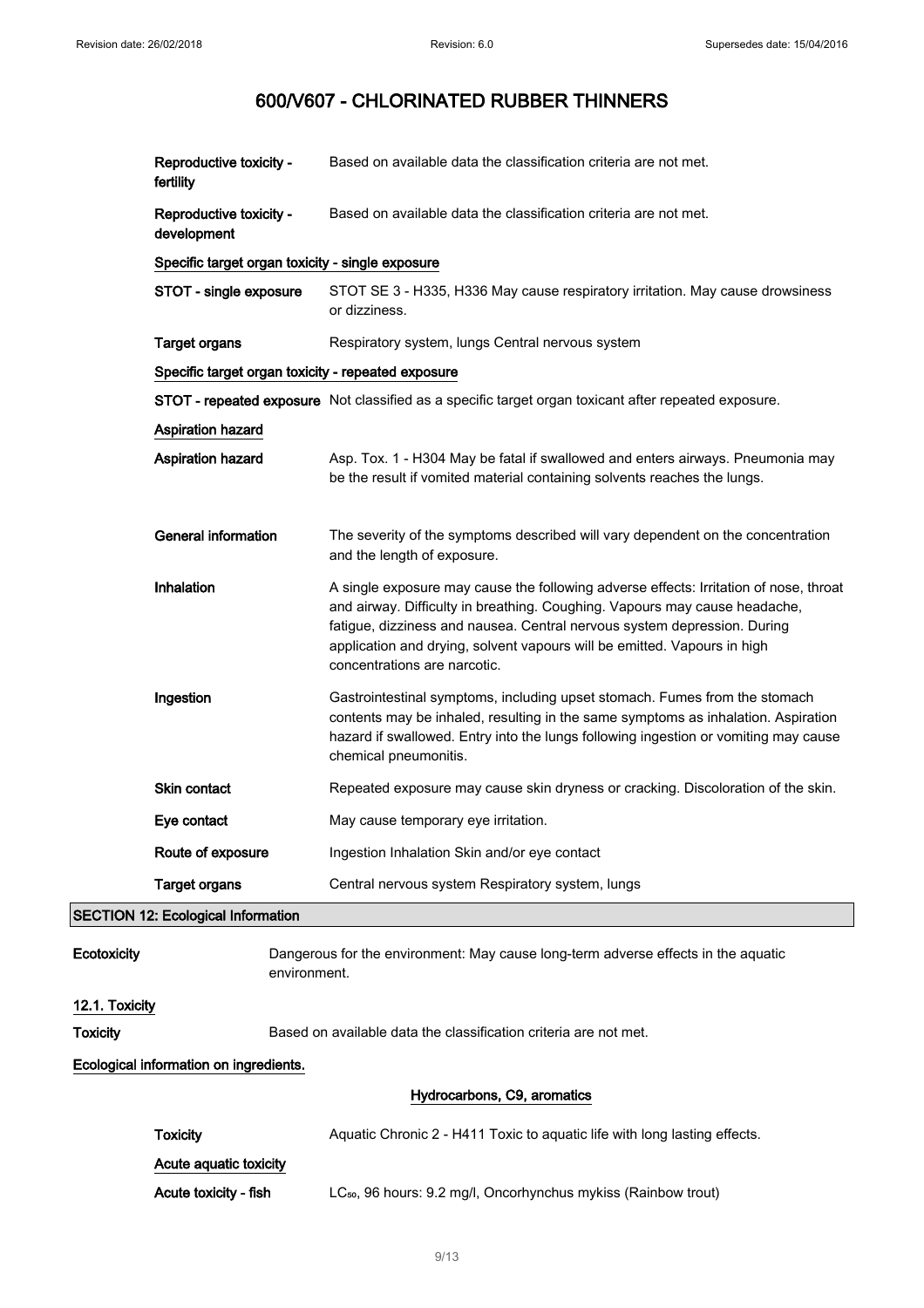| Acute toxicity - aguatic<br>invertebrates | EC <sub>50</sub> , 48 hours: 3.2 mg/l, Daphnia magna |
|-------------------------------------------|------------------------------------------------------|
| Acute toxicity -<br>microorganisms        | $EC_{50}$ , 48 hours: 2.9 mg/l,                      |

## 12.2. Persistence and degradability

Persistence and degradability The degradability of the product is not known.

## Ecological information on ingredients.

## Hydrocarbons, C9, aromatics

| Persistence and<br>degradability | The degradability of the product is not known. |
|----------------------------------|------------------------------------------------|
| <b>Biodegradation</b>            | - 78%: 28 days                                 |
| المثاهمة ممرور متشمل بمعرن       |                                                |

## 12.3. Bioaccumulative potential

Bioaccumulative potential No data available on bioaccumulation.

Ecological information on ingredients.

## Hydrocarbons, C9, aromatics

|                                       |                                            | Bioaccumulative potential No data available on bioaccumulation.                   |
|---------------------------------------|--------------------------------------------|-----------------------------------------------------------------------------------|
|                                       | <b>Partition coefficient</b>               | Not available.                                                                    |
| 12.4. Mobility in soil                |                                            |                                                                                   |
| <b>Mobility</b>                       |                                            | No data available.                                                                |
|                                       | Ecological information on ingredients.     |                                                                                   |
|                                       |                                            | Hydrocarbons, C9, aromatics                                                       |
|                                       | <b>Mobility</b>                            | No data available.                                                                |
|                                       | 12.5. Results of PBT and vPvB assessment   |                                                                                   |
| Results of PBT and vPvB<br>assessment |                                            | This substance is not classified as PBT or vPvB according to current EU criteria. |
|                                       | Ecological information on ingredients.     |                                                                                   |
|                                       |                                            | Hydrocarbons, C9, aromatics                                                       |
|                                       | Results of PBT and vPvB<br>assessment      | This substance is not classified as PBT or vPvB according to current EU criteria. |
| 12.6. Other adverse effects           |                                            |                                                                                   |
| Other adverse effects                 | None known.                                |                                                                                   |
|                                       | Ecological information on ingredients.     |                                                                                   |
|                                       |                                            | Hydrocarbons, C9, aromatics                                                       |
|                                       | Other adverse effects                      | None known.                                                                       |
|                                       | <b>SECTION 13: Disposal considerations</b> |                                                                                   |
|                                       | 13.1. Waste treatment methods              |                                                                                   |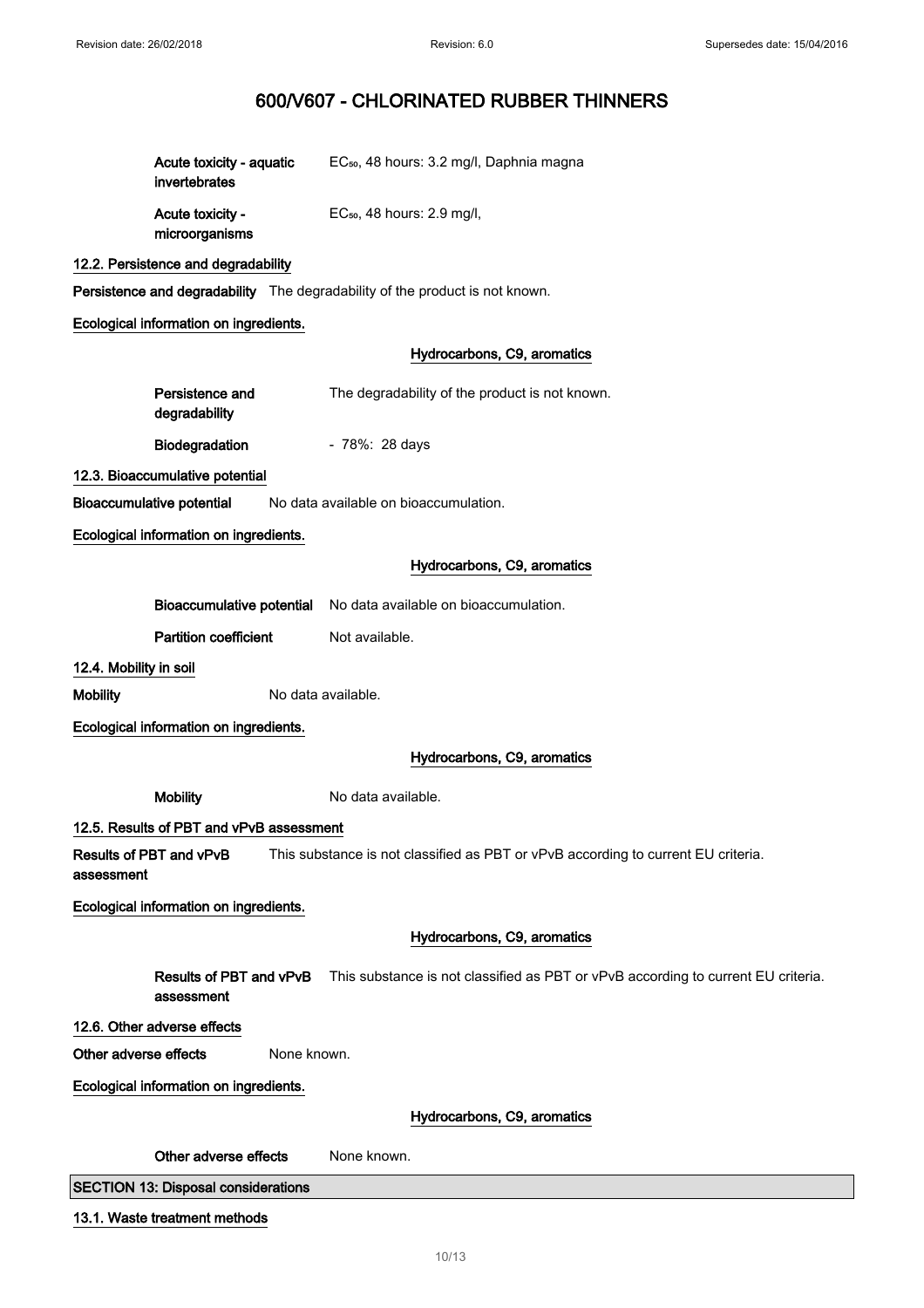| <b>General information</b>               | The generation of waste should be minimised or avoided wherever possible. Reuse or recycle<br>products wherever possible. This material and its container must be disposed of in a safe<br>way. Disposal of this product, process solutions, residues and by-products should at all times<br>comply with the requirements of environmental protection and waste disposal legislation and<br>any local authority requirements.                                                                                                                                                                                          |
|------------------------------------------|------------------------------------------------------------------------------------------------------------------------------------------------------------------------------------------------------------------------------------------------------------------------------------------------------------------------------------------------------------------------------------------------------------------------------------------------------------------------------------------------------------------------------------------------------------------------------------------------------------------------|
| Disposal methods                         | Dispose of surplus products and those that cannot be recycled via a licensed waste disposal<br>contractor. Waste packaging should be collected for reuse or recycling. Incineration or landfill<br>should only be considered when recycling is not feasible. Waste should not be disposed of<br>untreated to the sewer unless fully compliant with the requirements of the local water<br>authority.                                                                                                                                                                                                                   |
| Waste class                              | When this coating, in its liquid state, as supplied, becomes a waste, it is categorised as<br>hazardous waste, with code 08 01 11* (SOLVENT BASED LIQUID WASTE). Part-used<br>containers, not drained and/or rigorously scraped out and containing dried residues of the<br>supplied coating, are categorised as hazardous waste, with code 08 01 11* (SOLVENT<br>BASED LIQUID WASTE). Used containers, drained and/or rigorously scraped out and<br>containing dry residues of the supplied coating, are categorised as non-hazardous waste, with<br>code 15 01 02 (plastic packaging) or 15 01 04 (metal packaging). |
| <b>SECTION 14: Transport information</b> |                                                                                                                                                                                                                                                                                                                                                                                                                                                                                                                                                                                                                        |
| General                                  | For limited quantity packaging/limited load information, consult the relevant modal<br>documentation using the data shown in this section.                                                                                                                                                                                                                                                                                                                                                                                                                                                                             |

## 14.1. UN number

| UN No. (ADR/RID)                         | 1263         |
|------------------------------------------|--------------|
| UN No. (IMDG)                            | 1263         |
| UN No. (ICAO)                            | 1263         |
| 14.2. UN proper shipping name            |              |
| Proper shipping name<br>(ADR/RID)        | <b>PAINT</b> |
| <b>Proper shipping name (IMDG)</b> PAINT |              |
| <b>Proper shipping name (ICAO)</b> PAINT |              |
| <b>Proper shipping name (ADN)</b> PAINT  |              |
| 14.3. Transport hazard class(es)         |              |
| <b>ADR/RID class</b>                     | 1263         |
| <b>IMDG class</b>                        | 3            |
| ICAO class/division                      | 3            |

## Transport labels



| 14.4. Packing group       |   |
|---------------------------|---|
| ADR/RID packing group     | Ш |
| <b>IMDG packing group</b> | Ш |
| ICAO packing group        | Ш |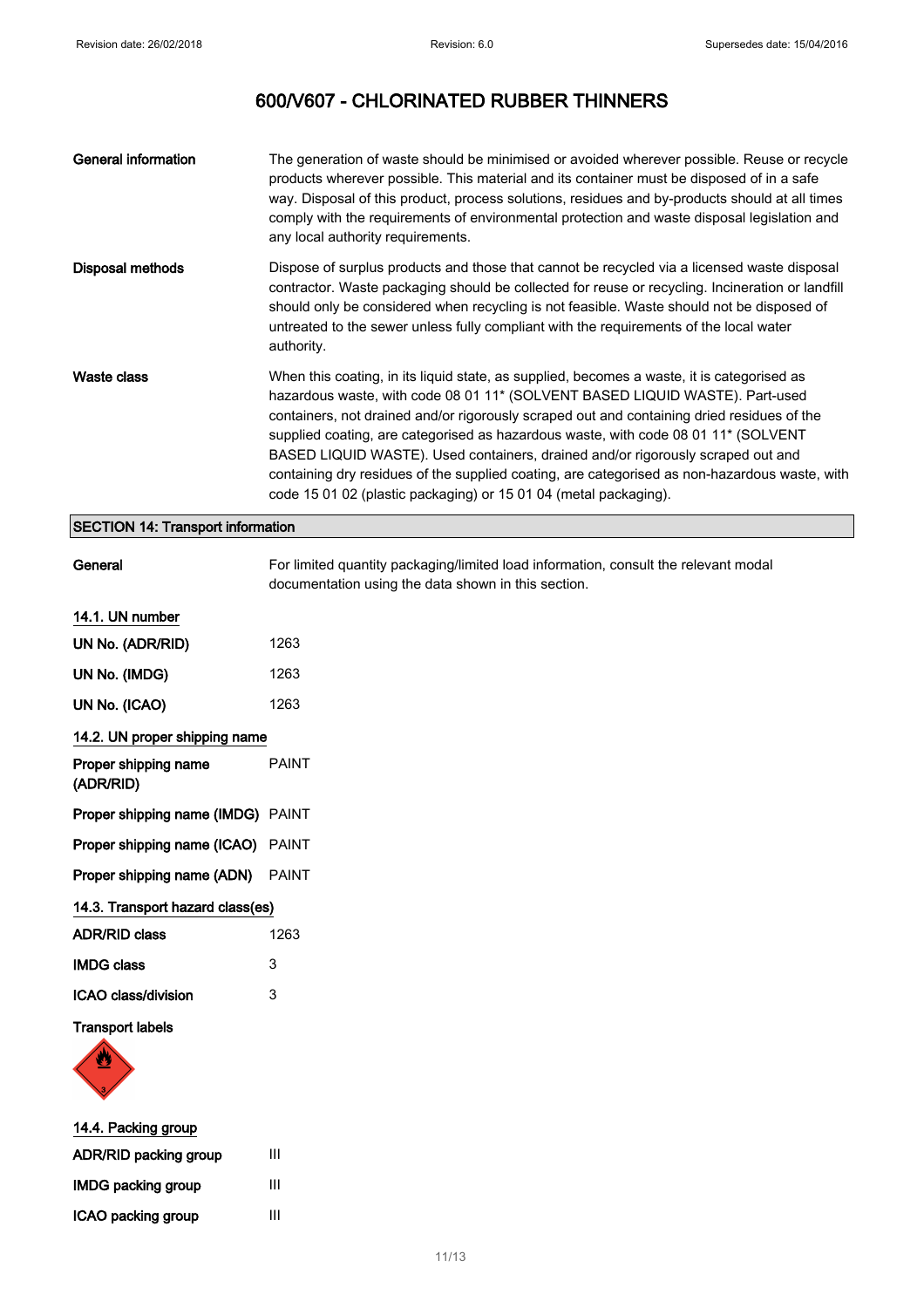## 14.5. Environmental hazards

Environmentally hazardous substance/marine pollutant



## 14.6. Special precautions for user

Always transport in closed containers that are upright and secure. Ensure that persons transporting the product know what to do in the event of an accident or spillage.

EmS F-E, S-E

Tunnel restriction code (D/E)

## 14.7. Transport in bulk according to Annex II of MARPOL and the IBC Code

Transport in bulk according to Not applicable. Annex II of MARPOL 73/78 and the IBC Code

## SECTION 15: Regulatory information

## 15.1. Safety, health and environmental regulations/legislation specific for the substance or mixture

| EU legislation | Regulation (EC) No 1907/2006 of the European Parliament and of the Council of 18<br>December 2006 concerning the Registration, Evaluation, Authorisation and Restriction of<br>Chemicals (REACH) (as amended).<br>Commission Regulation (EU) No 2015/830 of 28 May 2015.<br>Regulation (EC) No 1272/2008 of the European Parliament and of the Council of 16<br>December 2008 on classification, labelling and packaging of substances and mixtures (as<br>amended). |
|----------------|----------------------------------------------------------------------------------------------------------------------------------------------------------------------------------------------------------------------------------------------------------------------------------------------------------------------------------------------------------------------------------------------------------------------------------------------------------------------|
| Guidance       | Workplace Exposure Limits EH40.                                                                                                                                                                                                                                                                                                                                                                                                                                      |

### 15.2. Chemical safety assessment

No chemical safety assessment has been carried out.

## SECTION 16: Other information

| Abbreviations and acronyms<br>used in the safety data sheet | ADR: European Agreement concerning the International Carriage of Dangerous Goods by<br>Road.             |
|-------------------------------------------------------------|----------------------------------------------------------------------------------------------------------|
|                                                             | ADN: European Agreement concerning the International Carriage of Dangerous Goods by<br>Inland Waterways. |
|                                                             | RID: European Agreement concerning the International Carriage of Dangerous Goods by<br>Rail.             |
|                                                             | IATA: International Air Transport Association.                                                           |
|                                                             | ICAO-TI: Technical Instructions for the Safe Transport of Dangerous Goods by Air.                        |
|                                                             | IMDG: International Maritime Dangerous Goods.                                                            |
|                                                             | CAS: Chemical Abstracts Service.                                                                         |
|                                                             | ATE: Acute Toxicity Estimate.                                                                            |
|                                                             | $LC_{50}$ : Lethal Concentration to 50 % of a test population.                                           |
|                                                             | LD <sub>50</sub> : Lethal Dose to 50% of a test population (Median Lethal Dose).                         |
|                                                             | EC <sub>50</sub> : 50% of maximal Effective Concentration.                                               |
|                                                             | PBT: Persistent. Bioaccumulative and Toxic substance.                                                    |
|                                                             | vPvB: Very Persistent and Very Bioaccumulative.                                                          |